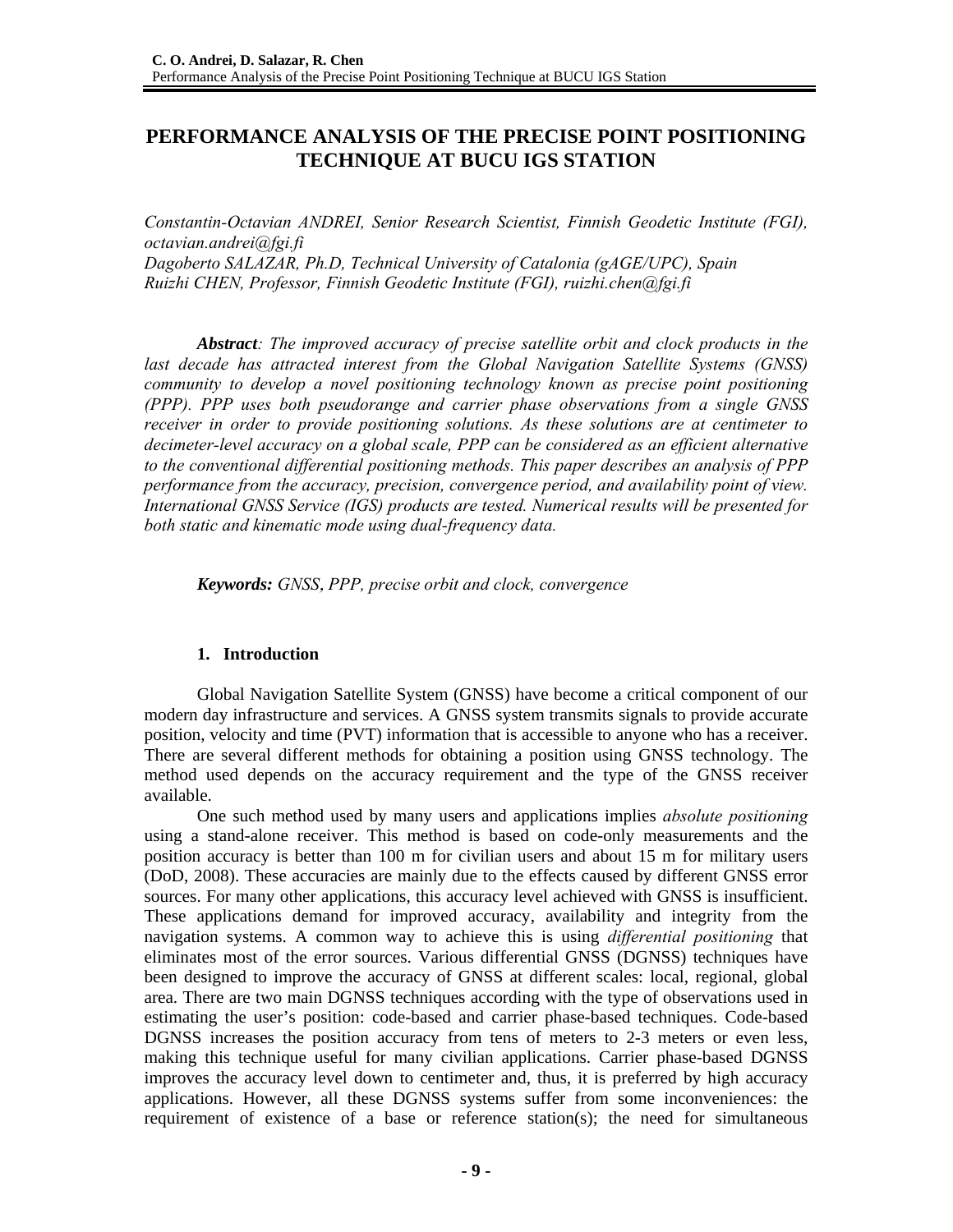observations at both the reference and the unknown point(s); and the necessity for the target receiver (called rover) to operate in the vicinity of the reference station, given that the error correlation decreases with the distance and then the corrections at the reference station do not replicate the conditions at the rover position. All these inconveniences make DGNSS costly and logistically difficult to operate, especially in remote areas. Thus from the practical point of view, it would be important to have a technique that has logistic and flexible operational characteristics similar to absolute positioning, but at the same time providing accurate position solutions at high-accuracy levels.

 During the last decade, the idea to enhance stand-alone code positioning with carrier phase-based positioning has brought interest from the GNSS community. Data collected by a global network of geodetic-quality receivers have been continuously recorded and processed by different International GNSS Service (IGS) Analysis Centers (ACs). As a result, IGS started to provide precise orbit and clock data products necessary for high accuracy point positioning. Processing of undifferenced code pseudo-ranges and carrier phase measurements from a single GNSS receiver, combined with precise satellite orbit and clock products is called Precise Point Positioning (PPP). As no base station is required, PPP eliminates the DGNSS inconveniences. Thus, PPP is logistically simpler than DGNSS and becomes a viable alternative to DGNSS providing almost the same position accuracies (Zumberge et. al, 1997; Kouba and Heroux, 2001). Although PPP does not require a base station, it requires the accurate information of the GNSS satellite orbits and their clocks. This paper investigates the current PPP performance in terms of accuracy, precision, convergence period, and availability. The latest International GNSS Service (IGS) products are tested along for both static and kinematic mode using dual-frequency data.

### **2. Precise point positioning**

There are two mathematical models for dual-frequency precise point positioning. The first model (Kouba and Heroux, 2001) uses the ionosphere-free linear combinations of code and carrier phase observations, but cannot deliver integer-ambiguity-fixed solutions (i.e., it only delivers float solutions). The second model (Gao and Shen, 2002) uses a different observation model based on the ionosphere-free code and phase combination (i.e., the average of code and phase measurement) that reduces code pseudorange noise. Similar to the first model, the second model also cannot solve for the integer ambiguities. The resolution of ambiguity parameters is not performed on point-positioned results from a single receiver because of the receiver and satellite initial not known, non-zero phase biases, although recent works are exploring this possibility (Ge et al., 2008; Laurichesse et al., 2009).

The standard PPP algorithm uses the code pseudorange and carrier phase observations from a single dual-frequency receiver. As a result, the following ionosphere-free data combinations can be formed in order to eliminate the first order ionospheric effects on satellite signals.

(1) 
$$
P_{IF} = \frac{f_1^2 P_1 - f_2^2 P_2}{f_1^2 - f_2^2}
$$
  
=  $\rho + c(dt - dT) + dorb + drel + dtrop + b_P + b^P + det + dol + derp + dpcv + dmp_{P_{IF}} + \varepsilon_{P_{IF}}$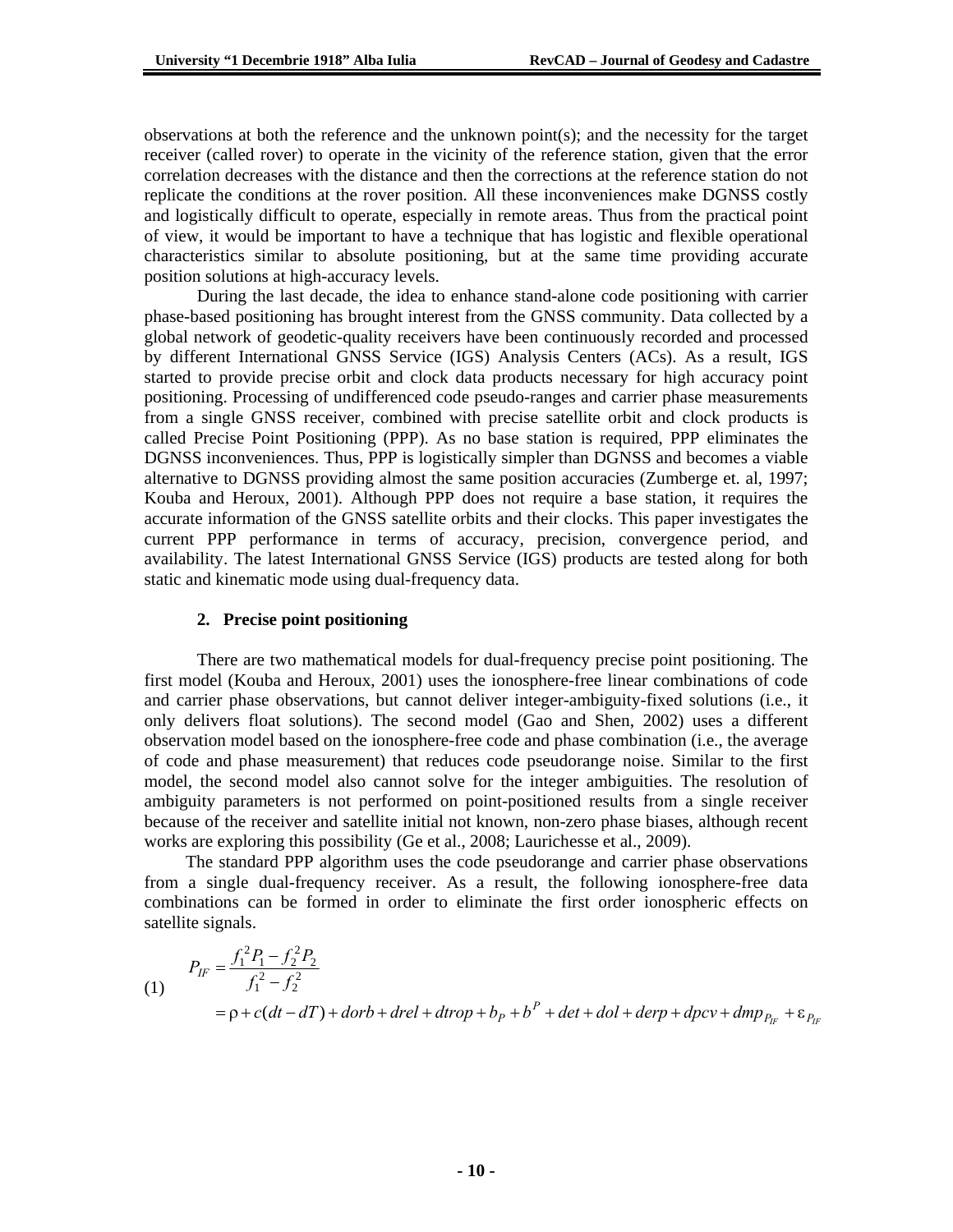(2)

$$
\Phi_{IF} = \frac{f_1^2 \Phi_1 - f_2^2 \Phi_2}{f_1^2 - f_2^2}
$$
  
=  $\rho + c(dt - dT) + dorb + drel + dtrop + \lambda_{IF}(N_{IF} + b_{\Phi} + b^{\Phi}) + det + dol + derp + dpcv$   
+  $dp w u_{\Phi_{IF}} + dmp_{\Phi_{IF}} + \varepsilon_{\Phi_{IF}}$ 

where  $P_i$  is the code measurement on  $L_i$  (m);  $\Phi_i$  is the carrier phase measurement on  $L_i$ (m);  $f_i$  is the frequency on  $L_i$  (MHz);  $\rho$  is the geometric range (m); *dt* is the receiver clock (s); *dT* is the satellite clock (s); *dorb* is the satellite orbit error (m); *drel* is the relativistic delay (m); *dtrop* is the tropospheric delay (m);  $b_p$ ,  $b^P$  are the receiver and satellite code biases (m);  $\lambda$  is the corresponding wavelength for the ionosphere-free observation (m); *N* is the integer ambiguity of the ionosphere-free observation (cycle);  $b_{\alpha}$ ,  $b^{\Phi}$  are the receiver and satellite initial phase biases (cycle); det is the solid Earth tide; *dol* is the ocean loading effect; *derp* is the polar tide (m); *dpwu* is the phase wind-up effect (m); *dpcv* is the range delay due to the satellite and receiver antenna phase center offsets and variations (m); *dmp*(.) is the multipath effect in the measurement (m) and  $\varepsilon$ . is the measurement noise (m).

 For precise point positioning, a number of additional modeling considerations must be taken into account. The orbit error ( $d$ orb) and clock error ( $dT$ ) are removed when precise satellite orbit and clock products are used. The tropospheric delay can be corrected at centimeter level, using existing models and meteorological parameters (Andrei and Chen, 2009). The delay consists of two components: a hydrostatic and a wet component. The hydrostatic zenith delay can be determined with an accuracy of 1.5-3 mm if pressure measurements are available. Conversely, the wet zenith delay is less predictable and, thus, it is considered as unknown parameter by the standard PPP algorithm in the estimation process. The satellite code biases ( $b^P$ ) are mostly eliminated from the code measurements by using a set of differential code biases (DCBs) between P1 and P2 (Schaer et. al., 1998). If the receiver reports C1 (C/A code) instead of P1, DCBs between P1 and C1 measurements, which are also satellite dependent, should be applied (Jefferson et al., 2001). As to the receiver related DCBs between C1, P1 and P2, they are absorbed by the receiver clock parameter. The antenna phase center offsets and variations ( *dpcv* ) are corrected using the elevation- and azimuth-dependent corrections obtained via an absolute calibration procedure (Rothacher and Schmid, 2006). There is no mathematical model for correcting the multipath effect ( *dmp* ). However, the effect can be minimized through a proper antenna location, carefully designed antennas or receiver design (Seeber, 2003).

As a result of all these above-mentioned considerations, the Eqs (1) and (2) can be simplified to the following equations:

(3) 
$$
P_{IF} = \overline{\rho} + cdt + m_w zwd + \varepsilon_{P_{IF}}
$$

(4) 
$$
\Phi_{IF} = \overline{\rho} + cdt + m_w zwd + \lambda_{IF} \overline{N}_{IF} + \varepsilon_{\Phi_{IF}}
$$

where  $\overline{\rho}$  is the corrected pseudorange between the phase center of the satellite and receiver antenna,  $m_w$  is the wet tropospheric mapping factor, *zwd* is the wet component of the tropospheric delay, and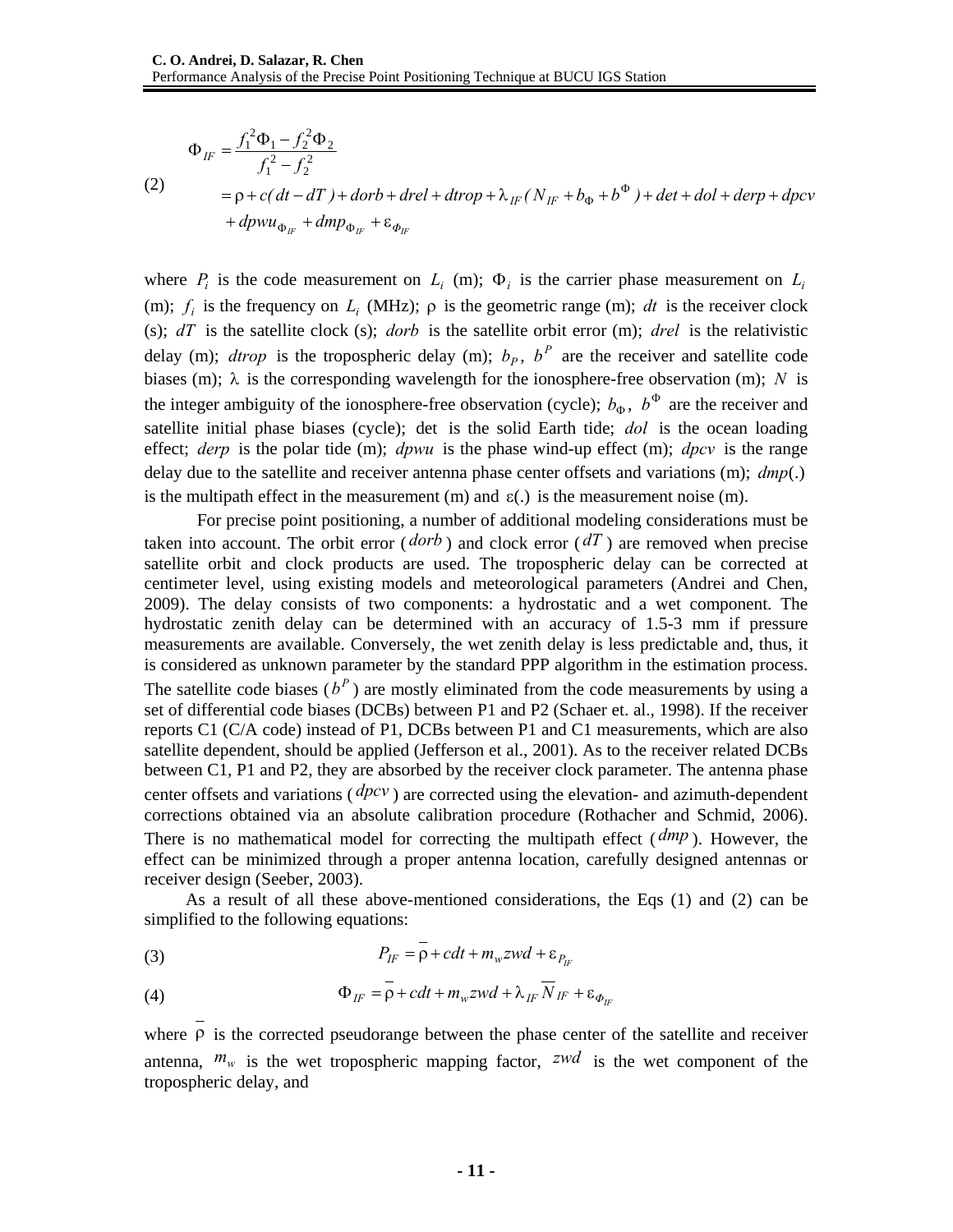$$
\overline{N}_{IF} = N_{IF} + b_{\Phi} + b^{\Phi}
$$

identifies the non-integer ambiguity of the carrier phase.

The unknown vector in the PPP processing includes four types of parameters: the receiver position ( $dx, dy, dz$ ), the receiver clock ( $dt$ ), the tropospheric zenith wet delay (*zwd*), and the float carrier phase ambiguity ( $\overline{N}$ ) terms (equal to the number of satellites observed). The unknown parameters can be estimated sequentially for every epoch using a Kalman filter procedure (Kalman, 1960). The Kalman filter is a set of mathematical equations that provides an efficient recursive mean to estimate the state of a process, in a way that minimizes the mean of the squared error. According to Welch and Bishop (2006), the filter is very powerful in several aspects, supporting estimations of the past, present and future states, and doing so even when the precise nature of the system is unknown. As a result, Kalman filter settings depend on the dynamic conditions, the nature of the parameters and the data sampling interval. From a PPP perspective, the coordinates and receiver clock states are usually modeled as Random Walk or first order Gauss Markov (Axelrad and Brown, 1996; Brown and Hwang, 1997). The long established way for modeling the troposphere is to assign a Random Walk process (Zumberge et. al, 1997; Kouba and Heroux, 2001). The ambiguity states are assumed to be constant if no cycle slips over time. The selection of the suitable stochastic model depends mainly on the application under consideration.

#### **3. Precise orbits and clocks**

The precise satellite orbits and clock corrections are tabulated and distributed at 15 minute intervals by different IGS ACs. In addition, IGS has been provided clock corrections in separate independent files with a sampling of 5 minutes. The processing time for a solution with higher sampling rate increases proportionally to the number of additional epochs involved. Therefore, it took a long time until IGS was able to deliver 30s satellite clock corrections. Since GPS week 1406 (December 17, 2006) a combined final product is available with a sampling rate of 30s (Gendt, 2007). Furthermore, one of IGS ACs, namely CODE (Center for Orbit Determination, Bern, Switzerland) has increased the sampling to 5 seconds to support high-rate data processing such as the determination of the precise orbits for loworbit satellites. Since the start of GPS week 1478 (May 3, 2008), CODE produces 5s satellite clock corrections as the CODE final clock product (Schaer and Dach, 2008). In order to use the 5s clock corrections for 1 Hz applications, they have to be interpolated by the users. Satellite clock corrections at sampling interval of 15 and 5 minutes are obtained from the IGS orbit and clock estimation process, while the satellite clock corrections at the sampling rate of 30 and 5 seconds are obtained based on an efficient phase-consistent interpolation of 5-minute precise clock results using phase time differences (Hugentobler, 2004). Table 1 summarizes the current available precise satellite data. The use of this precise data is divided into four cases according to the satellite clock sampling interval. All precise products have an accuracy of about 2-5 cm for orbits and 0.1 ns for clocks.

| Type of precise data | Data sampling    |                  |  |
|----------------------|------------------|------------------|--|
|                      | Orbits           | Clocks           |  |
| Case 1, final        | $15 \text{ min}$ | $15 \text{ min}$ |  |
| Case 2, final        | $15 \text{ min}$ | $5 \text{ min}$  |  |

**Table 1:** Type of the precise satellite orbit and clock data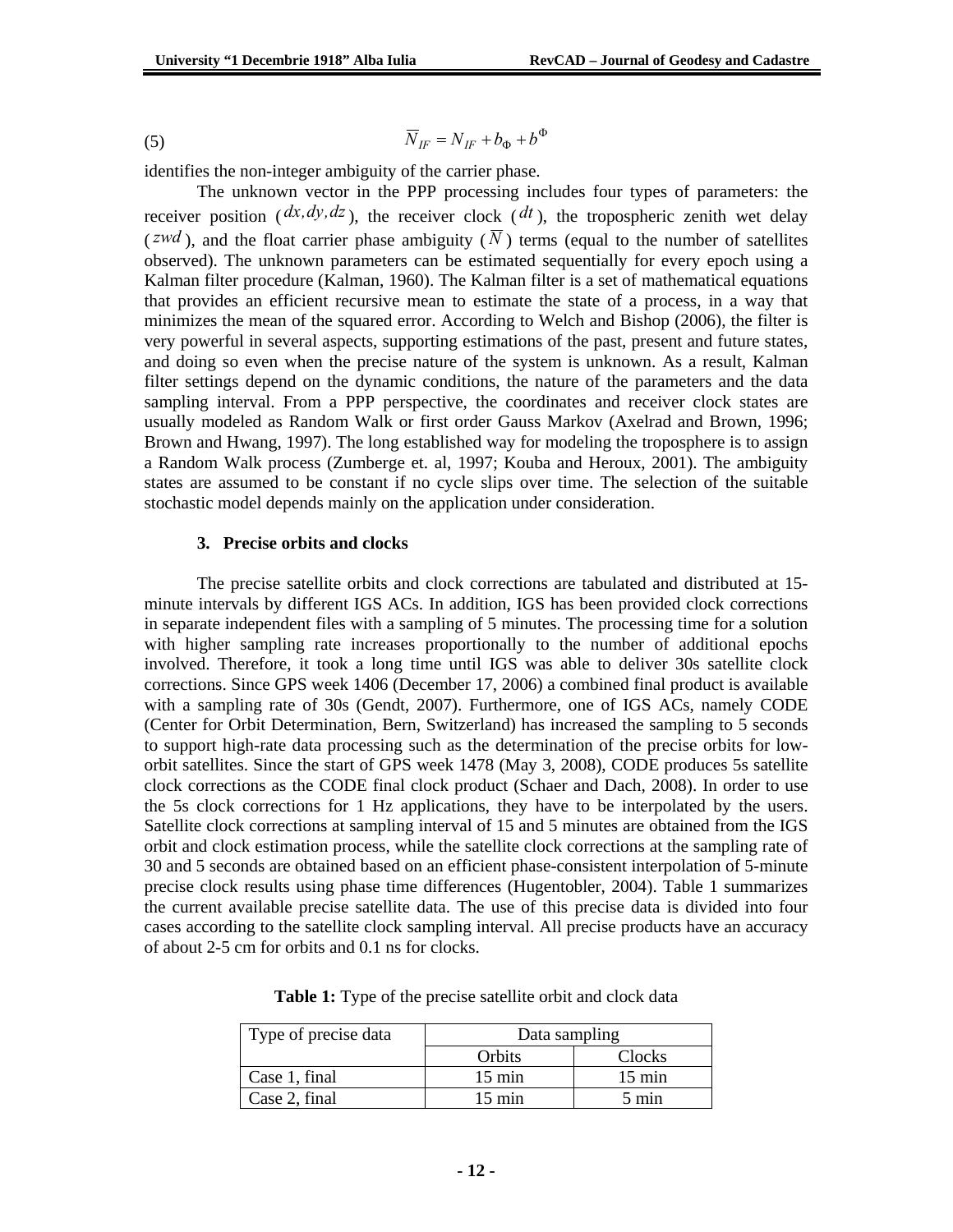| Case 3, final | 15 min | sec |
|---------------|--------|-----|
| Case 4, final | 15 min | sec |

### **4. Numerical results**

In the following section, data processing and analysis are conducted to assess the performance of PPP algorithm from the accuracy, precision, convergence period, and availability point of view. Different satellite data and measurement sampling intervals are tested.

### *Static positioning results*

For a preliminary evaluation of the performance of the PPP technique, a 24 h high-rate (1s) observation dataset collected by the IGS station BUCU (Bucharest, Romania) on January 1, 2010 is selected for the analysis. The BUCU station is equipped with a high-quality geodetic GNSS receiver – LEICA GRX1200GGPRO – connected to a LEIAT504GG antenna. As this test implies static positioning, the dataset is decimated to 30 s in order to match the sampling rate of the final clock products. The final IGS satellite orbit and clock corrections at intervals of 15 minutes and 30 seconds, respectively, are used to remove satellite orbit and clock errors. The P1-C1 differential code biases are used to correct the code measurements as the receiver reports C1(C/A) code instead of P1 (i.e., non cross-correlator receiver type). The estimation scheme for the static positioning is based on Kalman filter evaluation procedure. A white noise process is chosen to describe the stochastic processes for station position, a Random Walk process for the receiver clock bias as well as the tropospheric zenith delay parameters, while constant process is used for the ambiguities parameters. The spectral densities of the estimated parameters are attributed in an empirical way as the rate of change of the parameters (velocity). Therefore, as the station is considered fixed, the spectral density of the station coordinates is considered zero, while the initial position coordinates uncertainty is considered 100m. The receiver clock is assumed to change from epoch to epoch at a rate of 30 m/s and with an initial uncertainty of 300 km. The initial uncertainty of the troposphere zenith delay is assumed to be 0.5 m with a slow change rate of 1 cm/h. The standard deviations for code and carrier phase measurements are considered to be 4.0 m and 0.02 m, respectively. In addition, an elevation-dependent weighting approach is applied to reduce the influence of the low elevation measurements. The receiver antenna phase center offset and variations are obtained using the latest absolute IGS antenna corrections at GPS week 1564. Ocean loading displacements are calculated using ocean tide model GOT00.2, while the rotational deformation due to the polar motion is calculated based on IGS earth rotation parameters.

**Figure 1** illustrates the number of satellites and the position dilution of precision (PDOP) after applying a 10 degree elevation mask angle. The average PDOP value is 2.1, while the average number of the processed satellites is 7.6. To assess the quality of the position estimates, the estimated coordinates are compared with the corresponding IGS SINEX solutions for GPS week 1564. The IGS solutions have an accuracy of few millimeters. The results of the static processing are presented in **Figure 2** along with the corresponding statistics. The error values are computed as differences between estimated coordinates and the true values. The large errors in each component in the first hour are due to filter initialization and convergence. The summary statistics for 24 h data set (excluding first 30 min, which is typically the convergence period when satellite corrections at a sampling rate of 30 s are used) show good agreement in the horizontal component with biases smaller than 5 mm and the root-mean-square (rms) factor less than 10 mm. However, the results show -22.4 mm bias in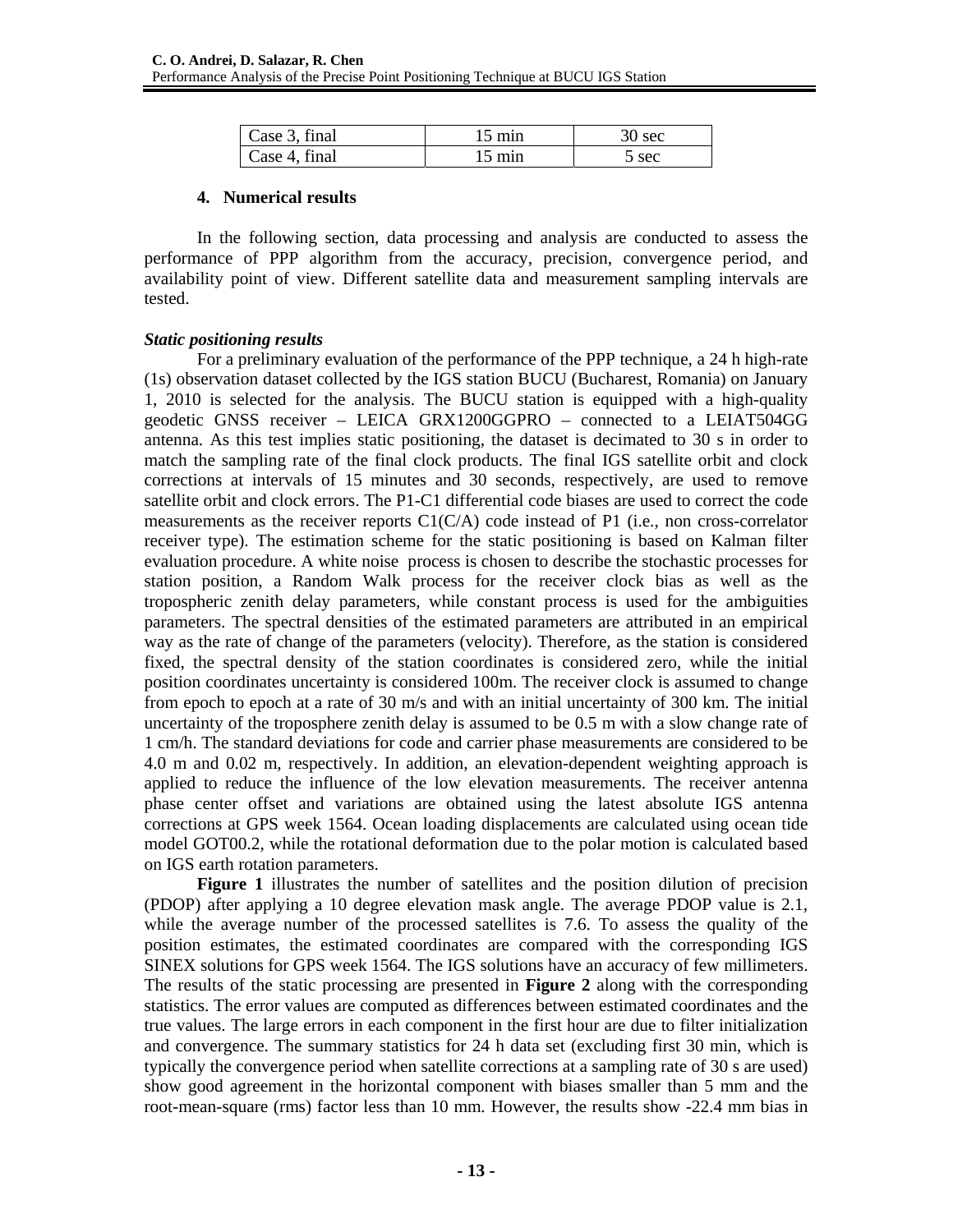the vertical component. This value is typical for the PPP technique, and it could be explained by the worse geometry in the vertical direction (high VDOP), as well as inconsistencies in the error models used between the two solutions, such as different ocean loading tide model or higher order earth tide corrections used in the IGS solutions.



Figure 1: Number of Space Vehicles (SVs) and Position Dilution of Precision (PDOP)



## *Precise satellite data sampling interval testing*

The 24h dataset is divided into six 4-hour sessions as shown in Table 2:

| Session ID | Session time interval (UTC time) |          |  |          |          |
|------------|----------------------------------|----------|--|----------|----------|
|            | start                            | End      |  | start    | end      |
|            | 00:00:00                         | 04:00:00 |  | 12:00:00 | 16:00:00 |
|            | 04:00:00                         | 08:00:00 |  | 16:00:00 | 20:00:00 |
|            | 08:00:00                         | 12:00:00 |  | 20:00:00 | 24:00:00 |

| <b>Table 2:</b> Session time intervals |  |
|----------------------------------------|--|
|----------------------------------------|--|

During the Kalman filter development, different filter convergence times were observed when using different precise data sampling intervals. The calculation of the convergence time is defined here in a way that no single epoch of positioning errors exceeds the threshold. Accordingly, the convergence time could be less than the average values given in the table because the positional errors can oscillate around the threshold with very small amplitude.

**Figure 3** highlights the average convergence time expressed in epochs of observations (1 epoch equals 1 second) for different position components to converge to better than 50, 20 and 10 cm. The effect of precise satellite sampling intervals on the convergence time is large. There is around 50% reduction of the convergence time when using 5-minute satellite clock corrections (i.e., Case 2). In addition, the convergence time is reduced by almost 80% when applying 30 s clock corrections (i.e., Case 3) compared with Case 1 and Case 2. As a result, five sessions of Case 3 achieved horizontal and vertical positioning accuracy better than 10 cm in less than 20 minutes. Furthermore, when using the fourth set of precise data (Case 4), one can notice that the convergence time is almost 30% shorter compared with Case 3. All the sessions for Case 4 achieved vertical positioning accuracy better than 10 cm in less than 10 minutes.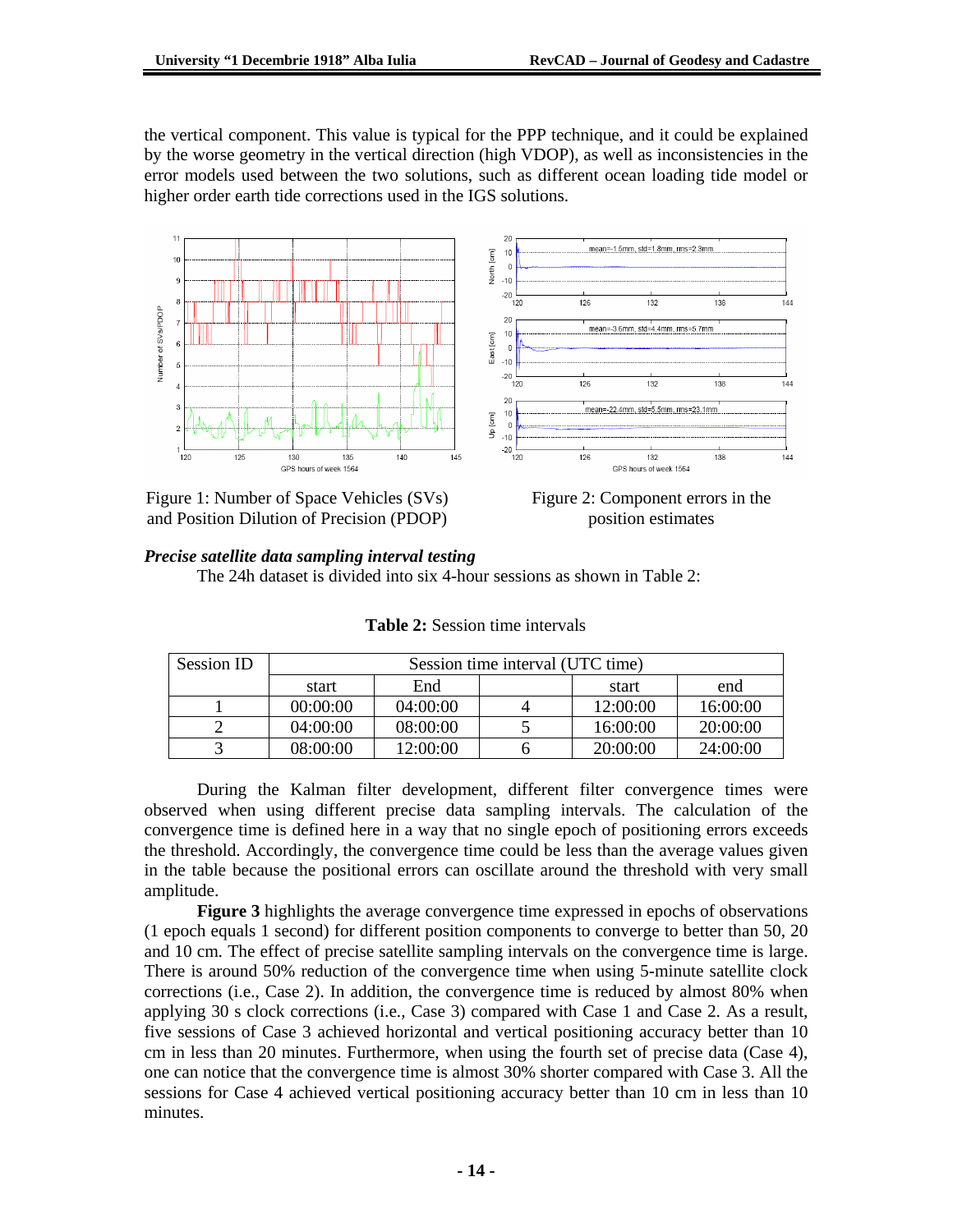

Figure 3: Average convergence time for all sessions when using different precise satellite data sampling intervals.

**Figure 4** illustrates the convergence behavior for all sessions when using different precise satellite orbit and clock sampling intervals. For all cases, the convergence time varies from one session to another. This variation is attributed to different satellite geometry during each session and the difference in precise satellite clock data for each satellite. In addition, the same satellite might not have correction values for all the sampling intervals. Nevertheless, the advantage of using high-rate satellite clock corrections is shown in some sessions when considering Case-3 or Case-4. During these sessions, the position component errors do not even exceed the chosen threshold.



Figure 4: Position error repeatability of the 3D positioning error when using different precise satellite data sampling intervals.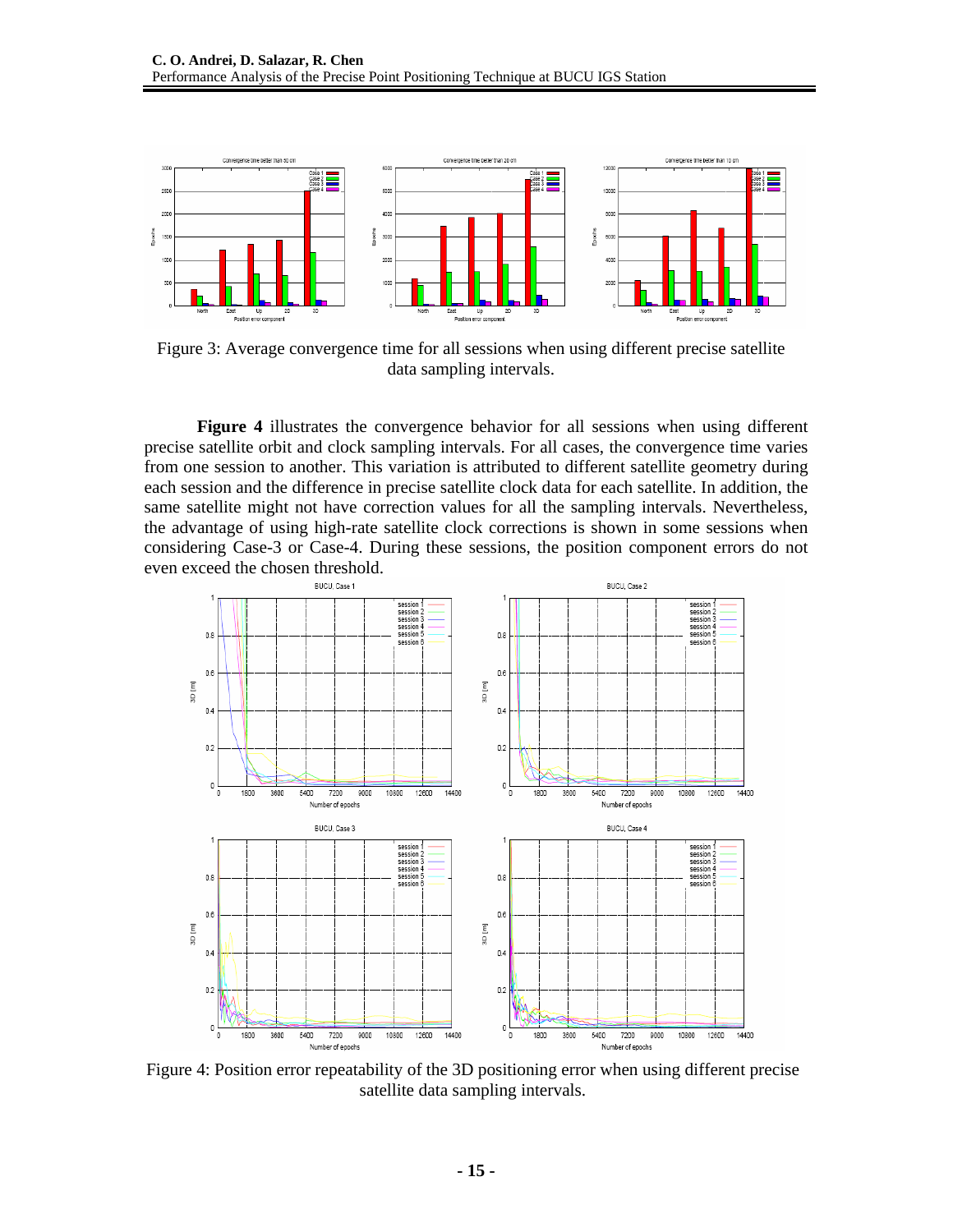#### *Measurement sampling interval testing*

The relationship between the measurement sampling rate and filter convergence time can be observed by comparing the results obtained when using datasets with different observation intervals but same precise data. The 1 Hz dataset used in previous section is down sampled to 5 s, 10 s, and 30 s sampling intervals. The resulting datasets are tested using the same precise data, i.e., Case-4. **Figure 5** shows how the convergence time increases with the measurement sampling interval, as was expected. In this case, the convergence time is defined as the time interval from the initial solution to the time when the standard deviation of the estimated parameters reaches the values observed for one day dataset solution.

Usually in PPP, the orbit and satellite clock corrections are decimated at the corresponding observation time. If, on the other hand, the precise products are interpolated, the error from the orbit interpolation is negligible because the orbits have a very smooth behavior. Conversely, the satellite clock correction interpolation may not be accurate because of the high level of irregularity. This irregularity cannot be attributed to an interpolation strategy defect but to the nature of the satellite clocks. **Figure 6** depicts an example of such irregularities among satellite clock corrections at sampling rate of 30 s, 5 min and 15 min. The 5 s satellite clock corrections are not included in the comparison because they have a different reference time.

### *Kinematic positioning test*

Static observations are used in the kinematic processing mode to evaluate the positioning accuracy obtained with PPP. The estimation scheme used for a kinematic PPP solution is modified accordingly in order to reflect the test dynamics. Thus, the coordinates parameters are treated as changing parameters. The spectral densities of 100 and 25  $\text{m}^2\text{/s}$  are used for horizontal and vertical component, with an uncertainty of 100 m for the initial coordinates.

The results of the kinematic processing are illustrated in **Figure 7**. The kinematic results reveal a jump in solution accuracy around GPS hour 138. This jump is generated by a complete loss-of-lock for 8 minutes, between epochs 17:37:30 and 17:45:30. The missing data generate a reset of the Kalman filter. As a consequence, a convergence period is needed to resume to centimeter-level accuracy. Table 3 presents the summary statistics for kinematic PPP mode.

The filter residuals (observation minus modeled values), along with associated satellite elevation angles, are shown in **Figure 8**. The code pseudorange RMS factor is 0.63 m with peak-to-peak variations of  $\pm 4$  m, and the carrier-phase RMS is 0.5 cm with peak-to-peak variations of ±4 cm. These values appear to be reasonable for the particular linear combination of the code and carrier phase combination that they represent.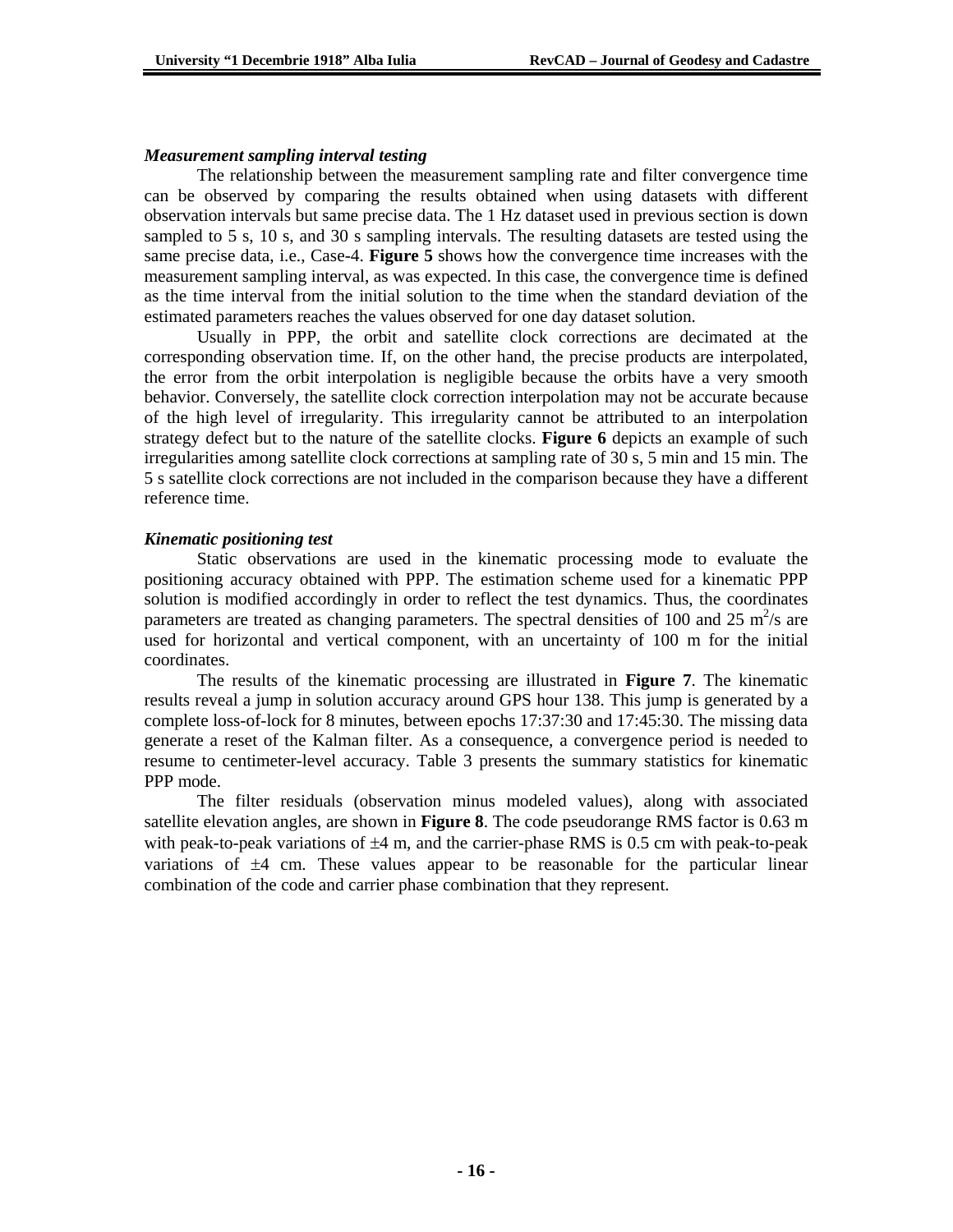

Figure 5: Position solution standard deviation on different datasets with different measurement sampling intervals: 1s (red), 5s (green), 10s(blue), and 30s(magenta)



Figure 6: Satellite clock corrections irregularities



Figure 7: Position component errors for kinematic PPP processing mode

Figure 8: Post-fit residuals and associated elevation angles

| <b>Statistics</b>             | Position component error (cm) |       |        |  |
|-------------------------------|-------------------------------|-------|--------|--|
|                               | North                         | East  |        |  |
| Mean                          | $-0.5$                        | 0.9   | $-2.4$ |  |
| Std                           | 1.4                           | 4.2   | 6.3    |  |
| <b>RMS</b>                    | 1.5                           | 4.2   | 6.8    |  |
| Measurement residual RMS (cm) |                               |       |        |  |
| ode                           | 63.3                          | Phase |        |  |

**Table 3**: Summary statistics of kinematic PPP processing mode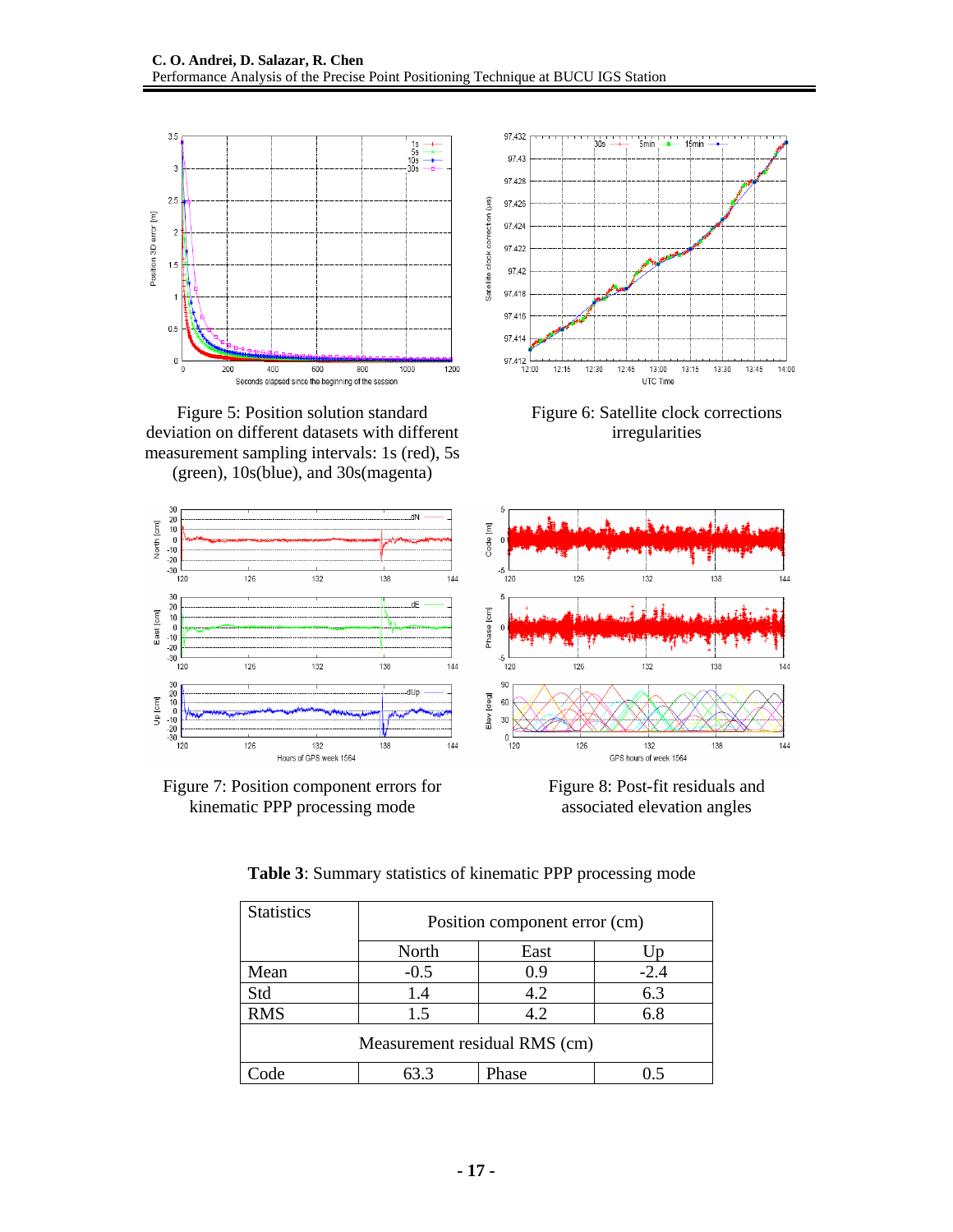### **5. Conclusions**

This paper demonstrates that precise point positioning technique is able to offer centimeter-level accuracies in static mode using the latest IGS satellite orbits and clock products. The PPP static solutions showed very little biases when comparing with IGS final solutions. The small bias presented in the vertical component is typical of this technique and mainly due to the worse vertical geometry and the inconsistencies between the current implementation and IGS models. Kinematic PPP position accuracy was also investigated. The solutions showed that centimeter level accuracy could be obtained. The main problem with kinematic applications is the need of continuous satellite signal tracking. Loss of the minimum required number of available satellites requires processing filter to be reinitialized. Filter reinitialization results in a period of time with over centimeter accuracy solutions until the filter converges.

The main factors that limit the PPP accuracy are the precision of satellite orbits and clocks and the effects of the unmodeled errors. PPP is very fast and efficient way to determine station coordinates. However, currently it is not possible to reach the same accuracy as obtained, for example, from network analysis. This is mainly due to the impossibility to resolve phase ambiguities. Thus, it is expected that the ability to exploit the integer property can further improve the position accuracy.

PPP requires time to achieve centimeter level positioning accuracy. This time is needed by the phase ambiguities to converge to constant values. PPP convergence time depends on a number of factors, such as the constellation geometry, receiver dynamics, measurement quality and sampling rate. The results reported in this paper showed that with high-rate precise satellite clocks, the positioning accuracy better than 10 cm could be achieved in less than 10 minutes. Although for static applications one can use larger measurement sampling intervals such as 30 s, for kinematic applications this may not be an alternative. As such applications require a short convergence time, high-rate 5 s satellite clock corrections are recommended.

Precise point positioning can be used for both static and kinematic data, mainly in post-processing mode. However, the PPP applicability could be extended to real-time applications if there were a way to generate, disseminate and process the precise satellite orbit and clock products in real time.

With the emergence and availability of new satellite systems, such as GLONASS, Galileo or Compass, it is expected that a multi-constellation PPP system would have significant impact on position, accuracy, convergence time and reliability.

### **6. Acknowledgments**

The first author would like to thank the Finnish Geodetic Institute for the financial and technical supports offered in pursuing his doctoral research in Finland. The IGS data and combined solution products (Dow et al., 2005) used in the analysis presented are acknowledged. The authors would also like to acknowledge support from the GPSTk open source project (Tolman et al., 2004).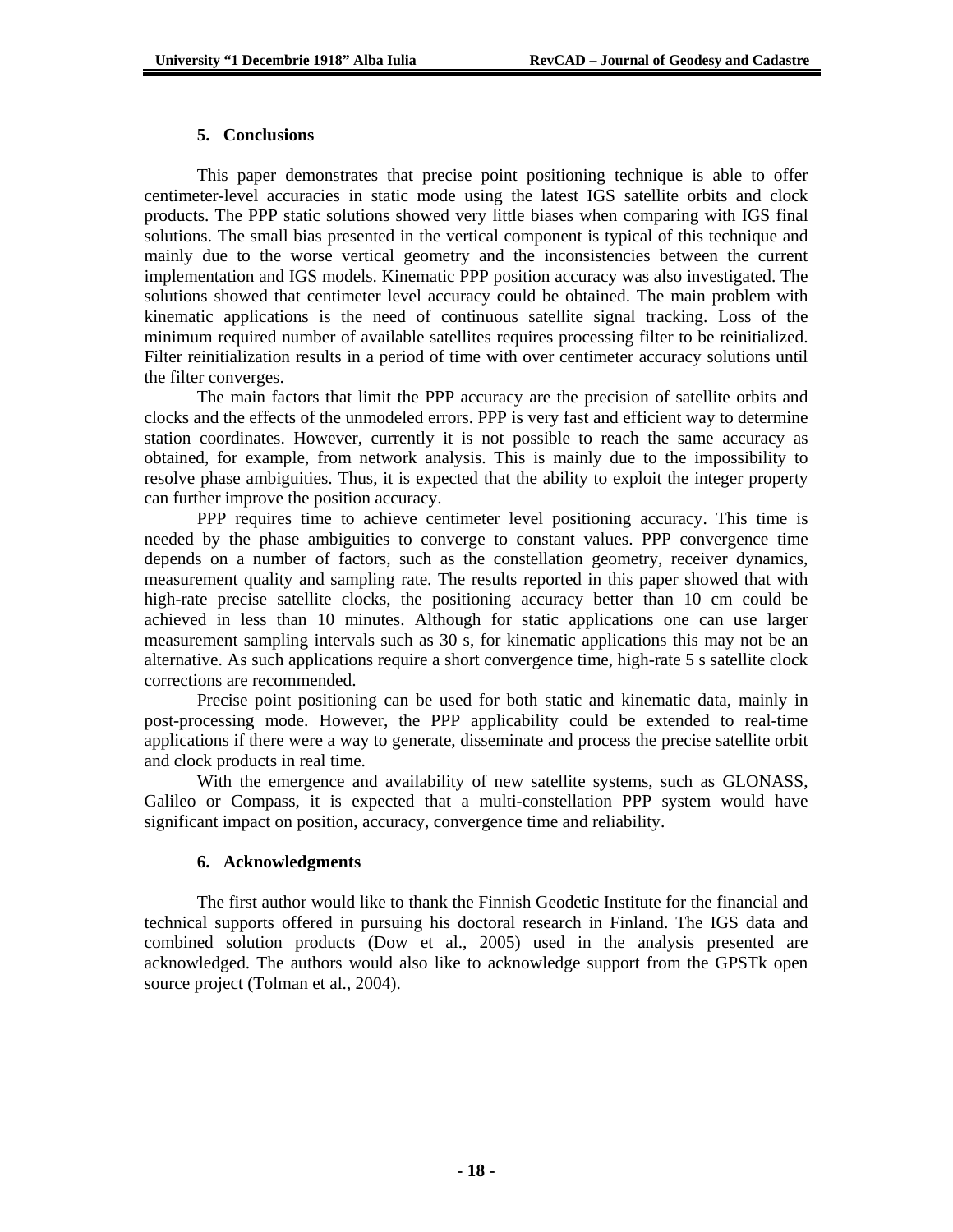## **7. References**

- *1. Andrei, C-O. and R. Chen (2009). Assessment of time-series of troposphere zenith delays derived from the Global Data Assimilation System numerical weather model. GPS Solutions 13(2):109-117.*
- *2. Andrei, C-O. (2010). On Precise Point Positioning as a positioning technique using carrier-phase measurement, Kirkkonummi 2010. 204 pages (submitted for publication).*
- *3. Axelrad, P. and Brown, R. G. (1996). GPS Navigation Algorithms. In Parkinson, B. W. and Spilker, J. J., editors, Global Positioning System: Theory and Applications Volume I, volume 163 of Progress in Astronautics and Aeronautics, chapter 9, pages 409–433. American Institute of Astronautics and Aeronautics, Washington, DC.*
- *4. Brown, R. G. and Hwang, P. Y. (1997). Introduction to Random Signals and Applied Kalman Filtering . John Wiley & Sons, 3rd edition.*
- *5. DoD (2008). Global Positioning System (GPS) Standard Positioning Service (SPS) Performance Standard (PS). published by the Assistant Secretary of Defence for Network and Information Integration [ASD(NII)], 4th Edition.*
- *6. Dow, J.M., R.E. Neilan, and G. Gendt (2005). The International GPS Service: Celebrating the 10th anniversary and looking to the next decade. Advances in Space Research, 36(3), 320-326.*
- *7. Gao Y., Shen X. (2002). A new method for carrier-phase-based precise point positioning. NAVIGATION: Journal of Institute of Navigation 49(2):109-116*
- *8. Ge., M., Gendt., G., Rothacher, M., Shi, C., and Liu, J. (2008). Resolution of GPS carrier-phase ambiguities in Precise Point Positioning (PPP) with daily observations. Journal of Geodesy 82(7):389-399.*
- *9. Gendt, G. (2007). Combined IGS clocks with 30 second sampling rate. IGSMAIL-5525, IGS Central Bureau, Pasadena.*
- 10. *Hugentobler, U. (2004). CODE high rate clocks. IGSMAIL-4913, IGS Central Bureau, Pasadena.*
- *11. Jefferson, D., Heflin, M. B., and Muellerschoen, R. J. (2002). Examining the C1-P1 Pseudorange Bias. GPS Solutions, 4(4):25–30.*
- *12. Kalman, R. E. (1960). A New Approach to Linear Filtering and Prediction Problems. Transactions of the ASME – Journal of Basic Engineering, Series D(82):33–45.*
- *13. Kouba J., Heroux P (2001). Precise point positioning using IGS orbit and clock products. GPS Solutions 5(2):12-28.*
- *14. Laurichesse, D., Mercier, F., Berthias, J.P., Broca, P., and Cerri, L. (2009). Integer Ambiguity Resolution on Undifferenced GPS Phase Measurements and Its Application to PPP and Satellite Precise Orbit Determination, NAVIGATION: Journal of Institute of Navigation 56(2):135-149.*
- *15. Rothacher, M. and Schmid, R. (2006). ANTEX: The Antenna Exchange Format Version 1.3. on-line. Available at ftp://igscb.jpl.nasa.gov/pub/station/general/.*
- *16. Tolman, B., R.B. Harris, T. Gaussian, D. Munton, J. Little, R. Mach, S. Nelsen, and B. Renfro (2004). The GPS Toolkit: Open Source GPS Software. Proceedings of the 17th International Technical Meeting of the Satellite Division of the Institute of Navigation ION GNSS 2004, Long Beach, CA, September 21-24, 2004, 2044-2053.*
- *17. Schaer, S., Gurtner, W., and Feltens, J. (1998). IONEX: The IONosphere Map Exchange Format Version 1. In Proceedings of the IGS AC Workshop, pages 233– 237. ESA/ESOC.*